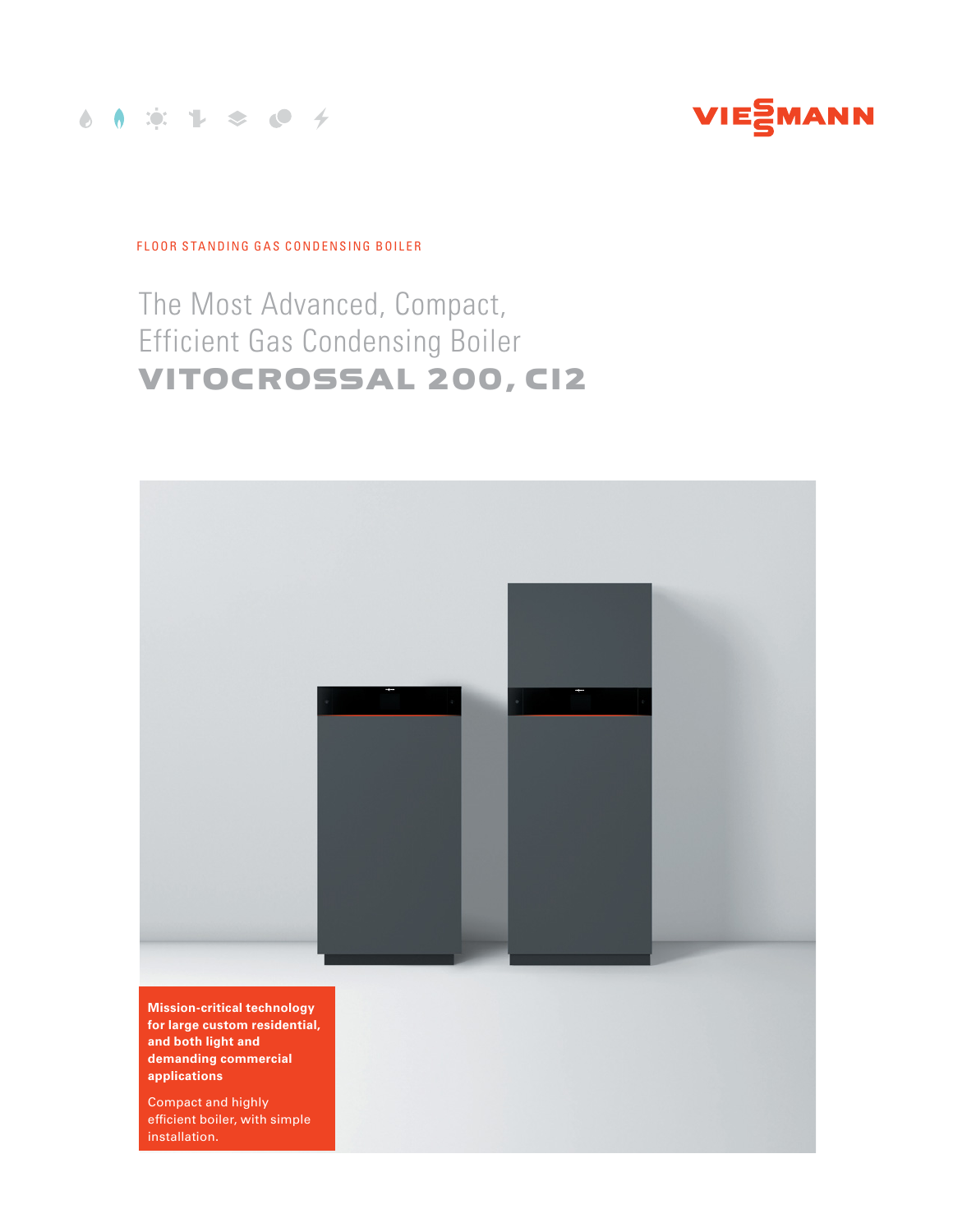Self-calibrating technology automatically adjusts to fuel quality, retaining highest in class efficiencies.



Vitocrossal 200 CI2 units can be hydronically cascaded for customizable solutions.

The Vitocrossal 200, CI2 is a versatile boiler system offering a highly efficient solution for custom residential, as well as various commercial applications. With 6 sizes ranging from 399 MBH - 2,000 MBH this gas-condensing unit can be cascaded for capacities up to 32,000 MBH.

#### **Well-suited For Tight Commercial Spaces**

The Vitocrossal 200, CI2 is only 27 inches (68 cm) wide without casing, fitting through any standard door, providing ease of access for retrofit applications and is particularly recommended for modernization. Compact dimensions facilitate the replacement of old systems even in tight spaces, requiring a footprint of less than 9.9 ft<sup>2</sup>.

A re-designed combustion chamber provides the same reliability and efficiency while reducing overall size by over 30%, yet still maintaining class-leading water volume and low pressure drop. The CI2 is entirely serviceable from the front and back, and thus can be installed side by side as allowed by local and state requirements. Integrated cascade controller and BMS gateway (optional) contribute to further space saving in the mechanical room.

# **Easy Installation and Maintenance**

Fast installation and reduced maintenance come standard with the integrated Lambda PrO<sub>2</sub> with Self Calibrating Active O2 Trim control management system to ensure consistently high and efficient combustion quality with low emissions. Lambda PrO<sub>2</sub> with self-calibrating active O2 Trim Technology automatically adjusts to multiple vent options and lengths, gas type and quality right out of the box; no calibration required.

Integrated rollers and easy transport pallet with a ramp, allow transport

of the boiler to any installation site with no lifting gear required when brought in at ground level.

# **Simplified Commissioning, Remote Monitoring and Trouble Shooting**

The Vitocrossal 200, CI2's 7-inch touchscreen interface is equipped with an intuitive commissioning assistant and complete text for setup and messages. The integrated LAN and WiFi interface allows the system to connect directly to the internet for seamless integration with the ViGuide\* ecosystem with onsite and remote connectivity via smartphone or tablet.

ViGuide\* offers guided commissioning of the boiler, eliminating complex manual parameter settings, and allows remote viewing of the system for timely repairs.



\*Formerly Vitoguide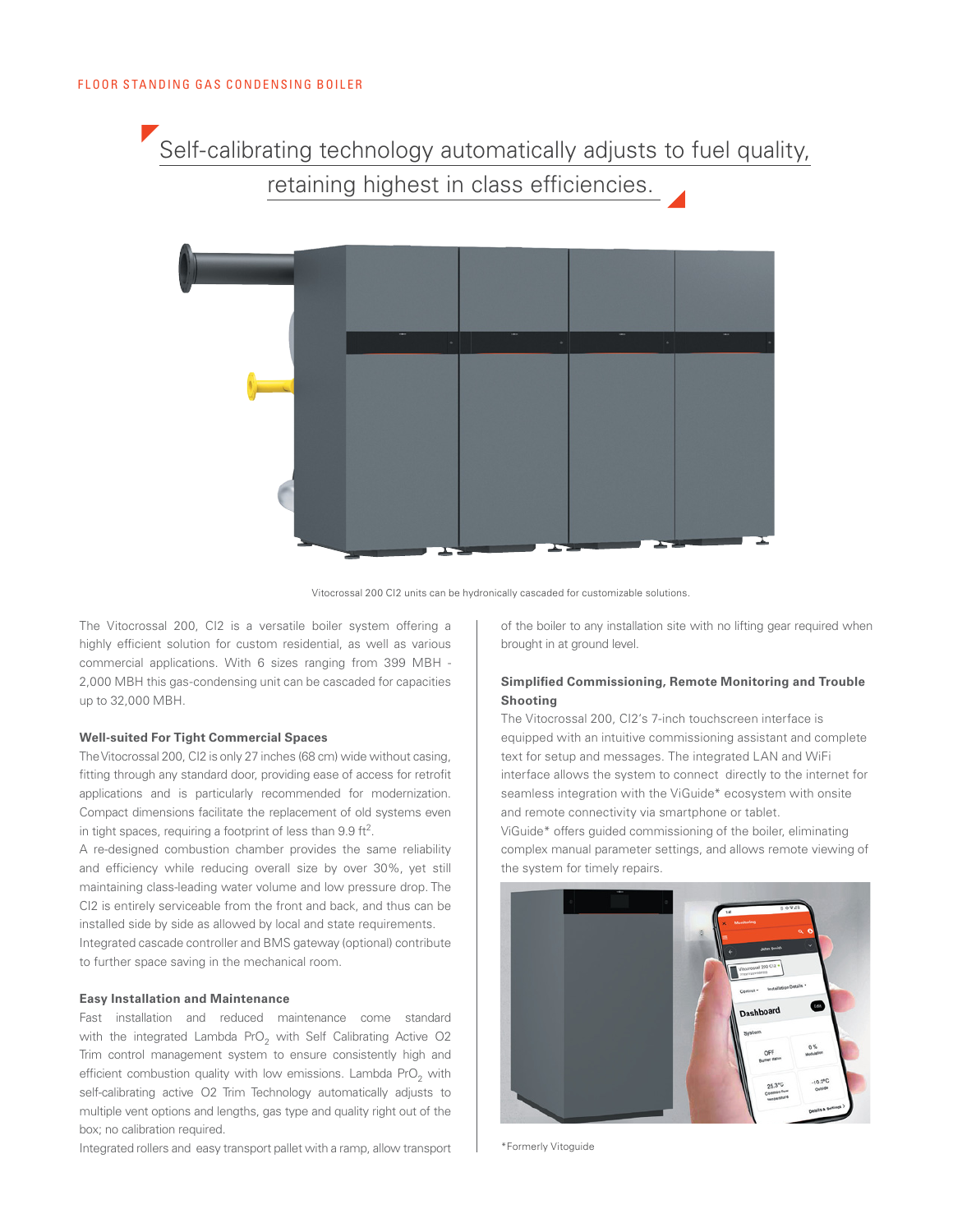### **MatriX Burner:**

### **Ultra Efficient and Clean Combustion**

The Viessmann-made modulating MatriX cylinder burner offers extremely clean combustion with up to a 30:1 turndown ratio, and meets Low NO<sub>x</sub> requirements.



Low-emission, Viessmann-made MatriX cylinder burner

#### BENEFITS AT A GLANCE

- + Integrated Valve Proving System (VPS) for all sizes
- + Up to 98% thermal efficiency, the highest degree of utilization in its class with cleaner combustion and lower costs
- + Highest water volume in class; no primary boiler pump required
- + Efficient combustion control with Lambda PrO<sub>2</sub> with Self Calibrating Active O2 Trim Technology; realtime O2 trim, fuel conversion and altitude adjustment with push of a button
- + High operational reliability and long service life with corrosionresistant Inox-Crossal stainless steel heat exchanger; class leading low pressure drop and thermal efficiency
- + Up to 30:1 modulating MatriX cylinder burner ensures long, uninterrupted operation; meets Low NOx certification
- + Cascading of up to 16 devices possible (up to 32,000 MBH)
- + Viessmann One Base Control Platform enables control via ViGuide\* app and use of digital services
- + Compact dimensions and small footprint boast an unprecedented density ratio; allowing for optimal side by side installation even in the tightest spaces
- + Integrated installation features for peak mobility
- + Time-saving service all components are easily accessible from the front and back of unit
- + External wall-mounted Gateway or DIN rail-mounted Gateway for up to 8 boilers per gateway. Modbus TCP, Modbus RTU, Bacnet IP, and Bacnet MSTP
- + Utilizes CANbus communication between boilers and gateway system without complex dedicated wiring

Warranty information is available at https://www.viessmann.ca/en/services/warranties.html

# **Stainless Steel Inox-Crossal Heat Exchanger: Efficient and Reliable**

The Vitocrossal 200, CI2 is equipped with a stainless steel Inox-Crossal heat exchanger designed to stand up to the toughest of water conditions. Developed and manufactured by Viessmann, this high-quality stainless steel component maximizes performance and reliability.

### **Clean, Contemporary Design**

Featuring a 7-inch color touchscreen HMI with owner dashboard and service technician screens (available in three languages), the CI2 intuitively displays DHW scheduling, multi-zone controls, constant circulation controls and recirculation modes, and gas consumption data with just a few taps.

The pulsating Vitorange "light guide" signals operation status at a glance for an aesthetically pleasing operational function. Viessmann's new Vitographite exterior color with Diamond Edge design completes the CI2's appealing, high-quality appearance.

# STANDARD EQUIPMENT INCLUDES

- + Pressure Relief Valve (80 psig)
- + Temperature and Pressure Gage
- + Low Water Cut Off
- + Air Vent
- + Boiler Drain Valve
- + Gas Supply Ball Valve



# **VIESSMANN** NE BASE

The Vitocrossal 200 CI2 integrates seamlessly with Viessmann One Base, Viessmann's complete digital solution platform featuring applications for contractors. Visit us online to learn more.